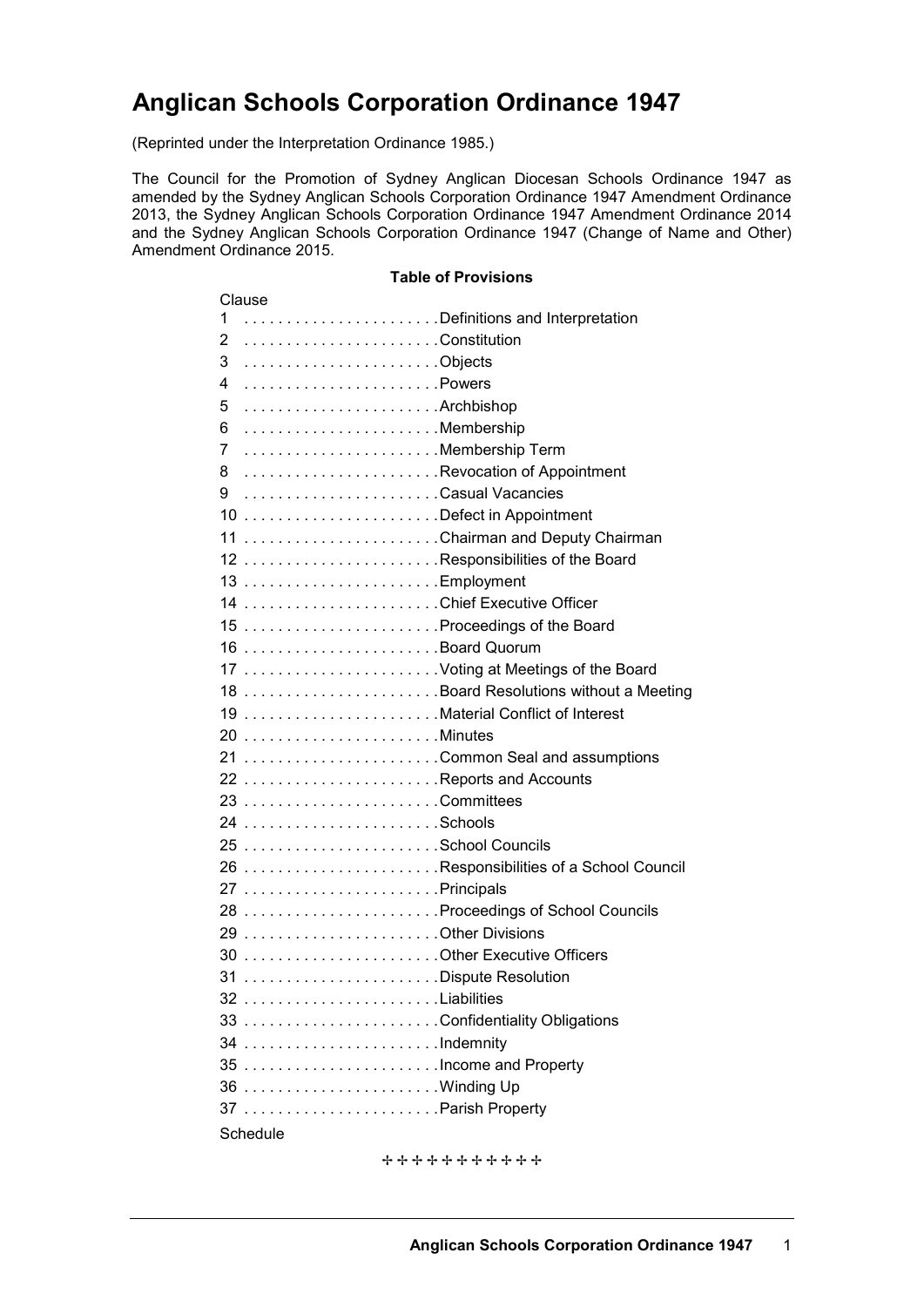## **Long Title**

An Ordinance to provide a constitution for the body known as the Anglican Schools Corporation and for related purposes.

The Standing Committee of the Synod of the Diocese of Sydney in the name and place of the Synod ordains as follows.

#### **1. Definitions and Interpretation**

(1) In this Ordinance, unless the context otherwise requires –

"ADI" has the same meaning as in the Banking Act 1959 (Cth).

"Archbishop" means the Archbishop of Sydney for the time being.

"Board" means the Members acting collectively as the governors of the Corporation and in this role known as directors.

"Bodies Corporate Act" means the *Anglican Church of Australia (Bodies Corporate) Act 1938 (NSW)*.

"Chairman" means the person who holds the office of Chairman of the Corporation.

"Chair" means the person who holds the office of Chair of a committee of the Board, including a School Council.

"Chief Executive Officer" means the chief executive officer of the Corporation.

"Chief Operating Officer" means the chief operating officer of the Corporation.

"Church Trust Property Act" means the *Anglican Church of Australia Trust Property Act 1917 (NSW)*.

"clause" means a clause of this Ordinance.

"Company" means a company which is controlled by the Corporation.

"Corporation" means the Anglican Schools Corporation.

"Corporations Act" means the *Corporations Act 2001 (Cth)*.

"Diocese" means the Diocese of Sydney in the Anglican Church of Australia.

"Finance Debt" means and includes any indebtedness or other liability (present or future, actual or contingent) relating to any financial accommodation including –

- (a) an advance or loan;
- (b) drawing, accepting, endorsing, discounting, collecting or paying a bill of exchange, cheque or other negotiable instrument;
- (c) the discounting or sale of receivables;
- (d) entering into any agreement or transaction in connection with raising financial accommodation as a result of which a debt or liability or a contingent debt or liability will or might arise (including any finance lease, hire purchase agreement or title retention agreement);
- (e) any commodity, currency or interest rate swap agreement, forward exchange rate agreement or futures contract (as defined in any statute);
- (f) any reimbursement obligation or indemnity relating to any financial accommodation (including any letter of credit or bank undertaking); or
- (g) any Guarantee of any other Finance Debt.

"Guarantee" means, with respect to the liability of any person or entity, any guarantee and/or indemnity given by another person or entity securing that liability or any arrangement or undertaking under which another person or entity assumes responsibility for that liability. When 'guarantee' is used as a verb, it shall be construed accordingly.

"Mediation Rules" means the rules adopted by the Board from time to time for the purposes of the Dispute Resolution procedure in clause 31.

"Member" means a member of the Corporation.

"Objects" means the objects of the Corporation as set out in clause 3.

"Officer" means any person who holds an office of the Corporation created by the Board. It includes the Chairman, the Deputy Chairman, the Chief Executive Officer, Chief Operating Officer or any other person whose title or acting title includes the words 'financial controller', 'corporate secretary', 'executive officer' or cognate expressions.

"Other Division" means a division of the Corporation that is not a School.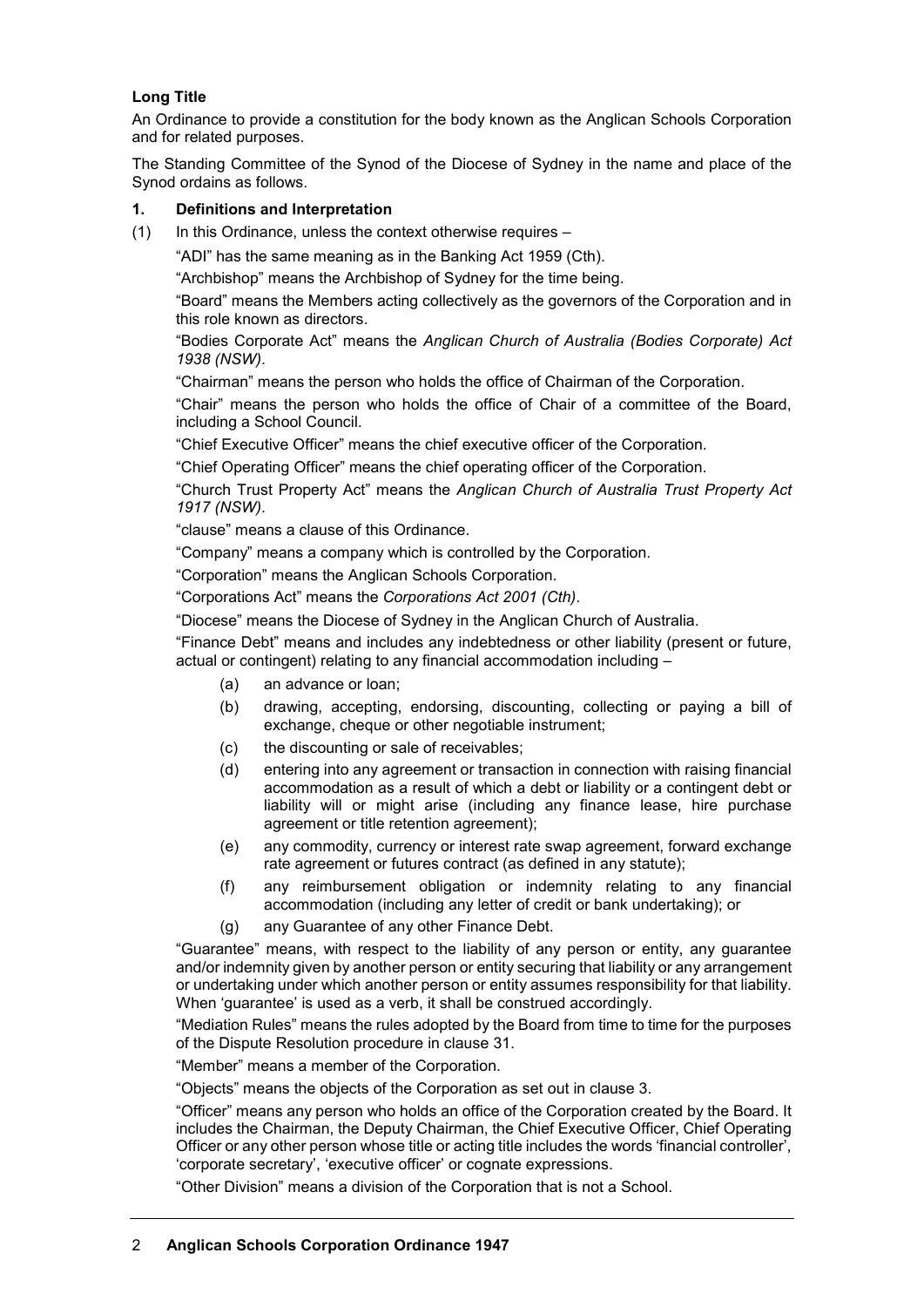"Other Executive Officer" means the chief executive officer of an Other Division.

"Principal" means the chief executive officer of a School whether known as the Principal or by some other title.

"School" means a school, college or other educational institution conducted by or on behalf of the Corporation.

"School Council" means the governing body of a School constituted by the Board pursuant to this Ordinance.

"Security" means any mortgage, charge, lien, pledge, general security agreement or any assignment, trust or other arrangement securing the performance or payment of any obligation. It includes a security interest under section 12 of the *Personal Property Securities Act 2009 (Cth)*.

"Synod" means the Synod of the Diocese and includes, when the Synod is in recess, the Standing Committee of the Synod.

"Trust Property" means all or any part of any real or personal property of the Corporation within the meaning of the term "church trust property" in section 4 of the Church Trust Property Act including (without limitation) –

- (a) land and any buildings or improvements on or estates or interests in the land;
- (b) the Schools;
- (c) real or personal property within or outside the geographical boundaries of the Diocese; and
- (d) real or personal property acquired at any time after the date of assent of this Ordinance,

within the meaning of the term "church trust property" in section 4 of the Church Trust Property Act.

In this Ordinance, headings are for convenience only and do not affect interpretation.

- (2) The Interpretation Ordinance 1985 applies.
- (3) This Ordinance may be cited as the Anglican Schools Corporation Ordinance 1947.

#### **2. Constitution**

(1) The Corporation is constituted with the powers and functions in this Ordinance.

#### **3. Objects**

(1) The Objects of the Corporation are to serve Christ by equipping students for his world through efficiently operating strategically placed Anglican educational establishments that –

- (a) offer high quality education within a Christian worldview shaped by the Bible, and
- (b) communicate in word and deed the gospel of Jesus Christ to students, staff, parents and the wider community, and
- (c) are financially accessible to local communities.

(2) An act of the Corporation is not invalid merely because it is contrary to or beyond the Objects.

#### **4. Powers**

(1) Subject only to any limitations in this Ordinance, the Corporation has the legal capacity and powers of an individual.

(2) Without limiting the effect of clause 4(1), and subject only to any limitations in this Ordinance, the Corporation has the general power to –

- (a) control, manage and conduct the Schools;
- (b) promote, acquire and establish other schools (by acquisition and ownership of shares in companies or otherwise) and control, manage, and conduct those schools;
- (c) make such arrangements, financial or otherwise for the development, extension and improvement of the Schools; and
- (d) order and conduct the affairs of the Schools in any manner in which it sees fit.

(3) Pursuant to section 19 of the Church Trust Property Act or otherwise allowed at law, all Trust Property is vested in the Corporation.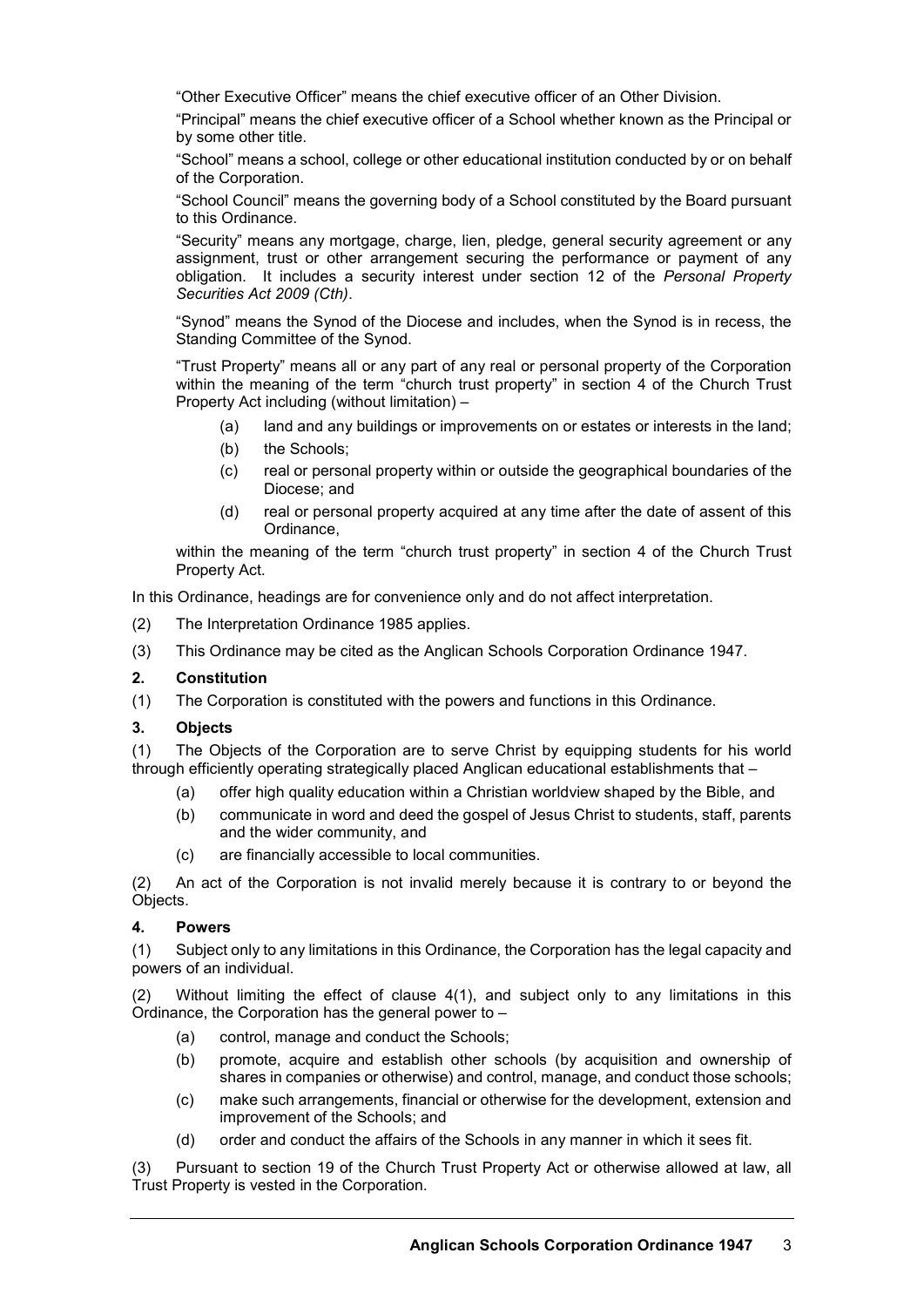(4) Without limiting the effect of clause 4(1), pursuant to section 24 of the Church Trust Property Act or otherwise allowed at law, the Corporation is authorised to govern, manage and control all Trust Property in any manner in which it sees fit and to do all things incidental to such government, management and control.

(5) Without limiting the effect of clause 4(1), pursuant to section 25 of the Church Trust Property Act or otherwise allowed at law, the Corporation is authorised to pool any Church Trust Property and all matters and things incidental to such pooling.

(6) Without limiting the effect of clause 4(1), pursuant to sections 26, 26A and 27 of the Church Trust Property Act, pursuant to Section 6(2) of the Bodies Corporate Act or otherwise allowed at law, it is expedient for the Corporation and the Corporation is authorised, empowered and directed, as it deems appropriate –

- (a) to borrow or otherwise raise moneys by such means and methods as the Corporation determines are appropriate and without limitation incur any Finance Debt and enter into derivative and other related financial arrangements and transactions;
- (b) to provide any Security or Guarantee in favour of a third party (including any ADI) over all or any part of the Trust Property and any other assets it holds; and
- (c) in the case of the enforcement of any right of any creditor, or default under any obligation, arising under or in connection with any Security or Guarantee provided by the Corporation or Finance Debt incurred by the Corporation, without limitation –
	- (i) to sell all or any part of the Trust Property and other assets whether subject to any Security or otherwise;
	- (ii) to apply all or any part of the Trust Property and other assets or any proceeds from any realisations of the Trust Property and other assets in full or partial satisfaction of any such Finance Debt or liability secured by any such Security or Guarantee; and
	- (iii) to be indemnified from all or any part of the Trust Property and any other assets it holds.

# **5. Archbishop**

- (1) The Archbishop is entitled to  $-$ 
	- (a) receive a copy of papers sent to Members in connection with meetings of the Board, and
	- (b) attend meetings of the Board, and
	- (c) address the Board on any pastoral or policy issue concerning the Anglican Church of Australia as it applies to the Corporation including in connection with the appointment of the Chief Executive Officer and the Principals.

(2) The Archbishop may, from time to time, by notice in writing to the Board, nominate another person to receive the papers and exercise the other entitlements on his behalf under clause 5(1) and clause 15(4)(a) and may, at any time, by notice in writing to the Board, revoke such a nomination.

#### **6. Membership**

(1) The Members of the Corporation are –

- (a) up to two persons appointed by the Archbishop;
- (b) nine persons elected by the Synod; and
- (c) up to two persons appointed by the Board.

(2) At least two of the Members are to be ordained clergy licensed in the Diocese of Sydney and at least two of the Members are to be persons with at least a three year theological degree from Moore Theological College or another college that is endorsed by the Archbishop for the purposes of this clause.

- (3) To be eligible for appointment or election as a Member, a person must
	- (a) be of Christian faith and character;
	- (b) attend regularly and be actively involved in a Bible-based Christian Church;
	- (c) have signed the "Statement of Personal Faith" set out in the Schedule, being the form of statement of personal faith approved by the Synod; and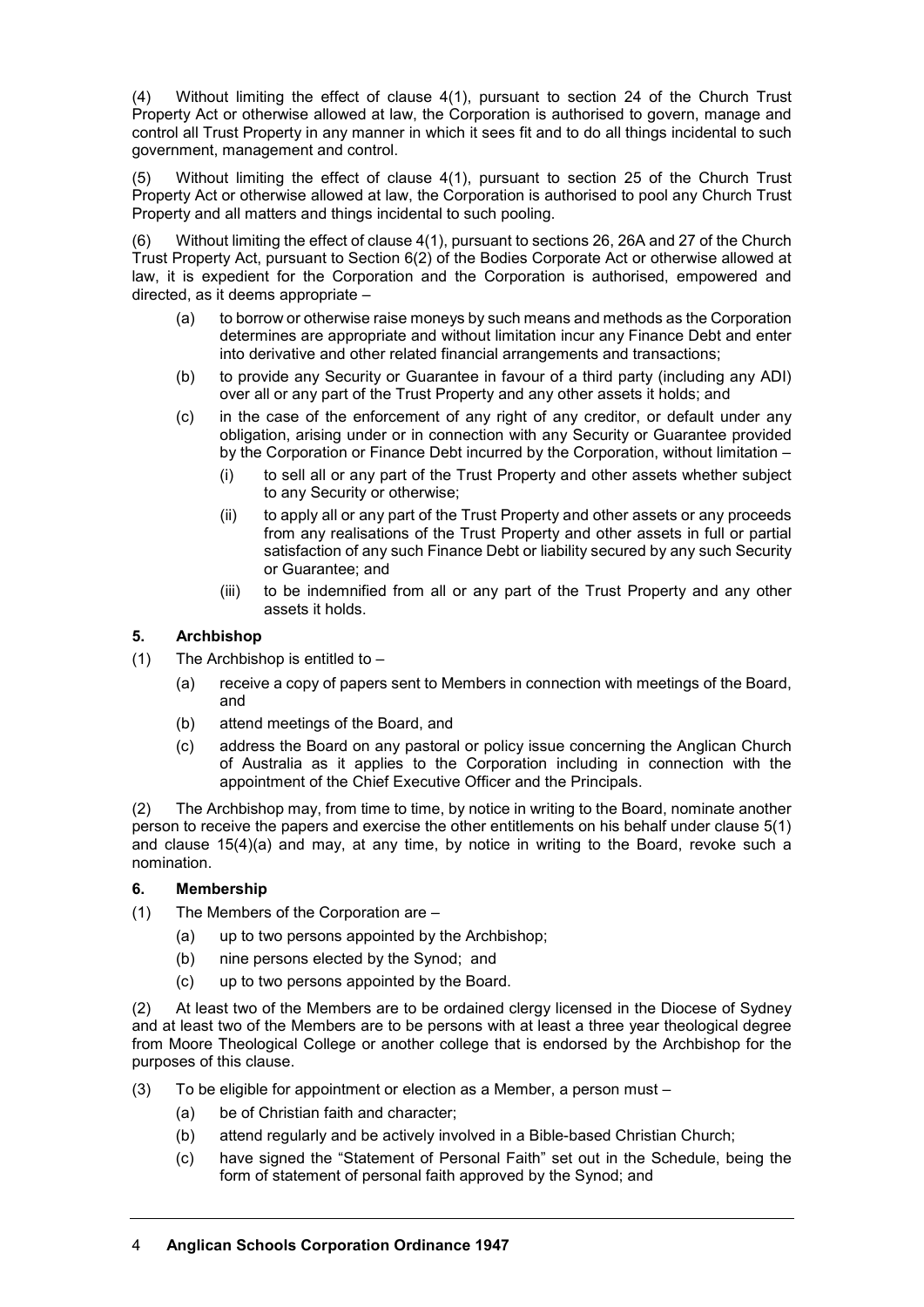(d) have signed a statement in the form last approved by the Board that indicates that he or she is willing to promote the Objects of the Corporation.

(4) A person is disqualified from being elected or appointed or remaining as a Member and a casual vacancy will arise if the person –

- (a) dies;
- (b) resigns in writing to the Chairman or to the Diocesan Secretary;
- (c) is an insolvent under administration;
- (d) is of unsound mind or is a person whose person or estate is liable to be dealt with in any way under the laws relating to mental health or is otherwise incapable of acting;
- (e) is disqualified from managing a corporation within the meaning of the Corporations Act;
- (f) has at any time during the preceding 12 months been disqualified from being a responsible entity of a registered entity by the Commissioner of the Australian Charities and Not-for-profits Commission;
- (g) is convicted of an offence punishable by imprisonment for 12 months or longer;
- (h) is subject to a recommendation from the Diocesan or Disciplinary Tribunal of the Diocese (or from a comparable tribunal or body in any other diocese or church) that he or she be prohibited from being, or should be removed as, a Member;
- (i) is absent without leave from three consecutive meetings of the Board and the Board resolves by at least three-quarters of its Members that the person's membership should cease;
- (j) fails to sign the "Statement of Personal Faith" referred to in clause 6(3)(c) or declares that he or she is no longer able to subscribe to that Statement;
- $(k)$  fails to sign the statement referred to in clause  $6(3)(d)$  or declares that he or she is no longer able to subscribe to that statement; or
- (l) is in breach of clause 19(1) and the Board resolves by at least three-quarters of its Members that the person's membership should cease.

(5) Before resolving that a person's membership should cease, the Board must give the Member –

- (a) at least one week's notice of the Board meeting at which the resolution is to be put and of the terms of the intended resolution; and
- (b) an opportunity of attending the meeting and of giving at it orally or in writing any explanation or defence which the Member may desire to offer.

#### **7. Membership Term**

(1) The term of membership for each Member appointed or elected under clause 6(1) is not to exceed three years.

(2) Subject to this Ordinance, a retiring Member is eligible for re-appointment or re-election provided that such re-appointment or re-election would not result in that Member being a Member for more than 14 consecutive years.

(3) For the purpose of clause 7(2), years are consecutive unless they are broken by a period of at least 12 months.

(4) This clause does not apply to the Archbishop if the Archbishop is a Member appointed under clause 6(1)(a).

#### **8. Revocation of Appointment**

(1) The Archbishop may revoke at any time the appointment of any of the Members he has appointed.

(2) The Synod, by resolution, may revoke at any time the appointment of any of the Members elected by the Synod.

(3) The Board, by resolution, may revoke at any time the appointment of a Member appointed by the Board.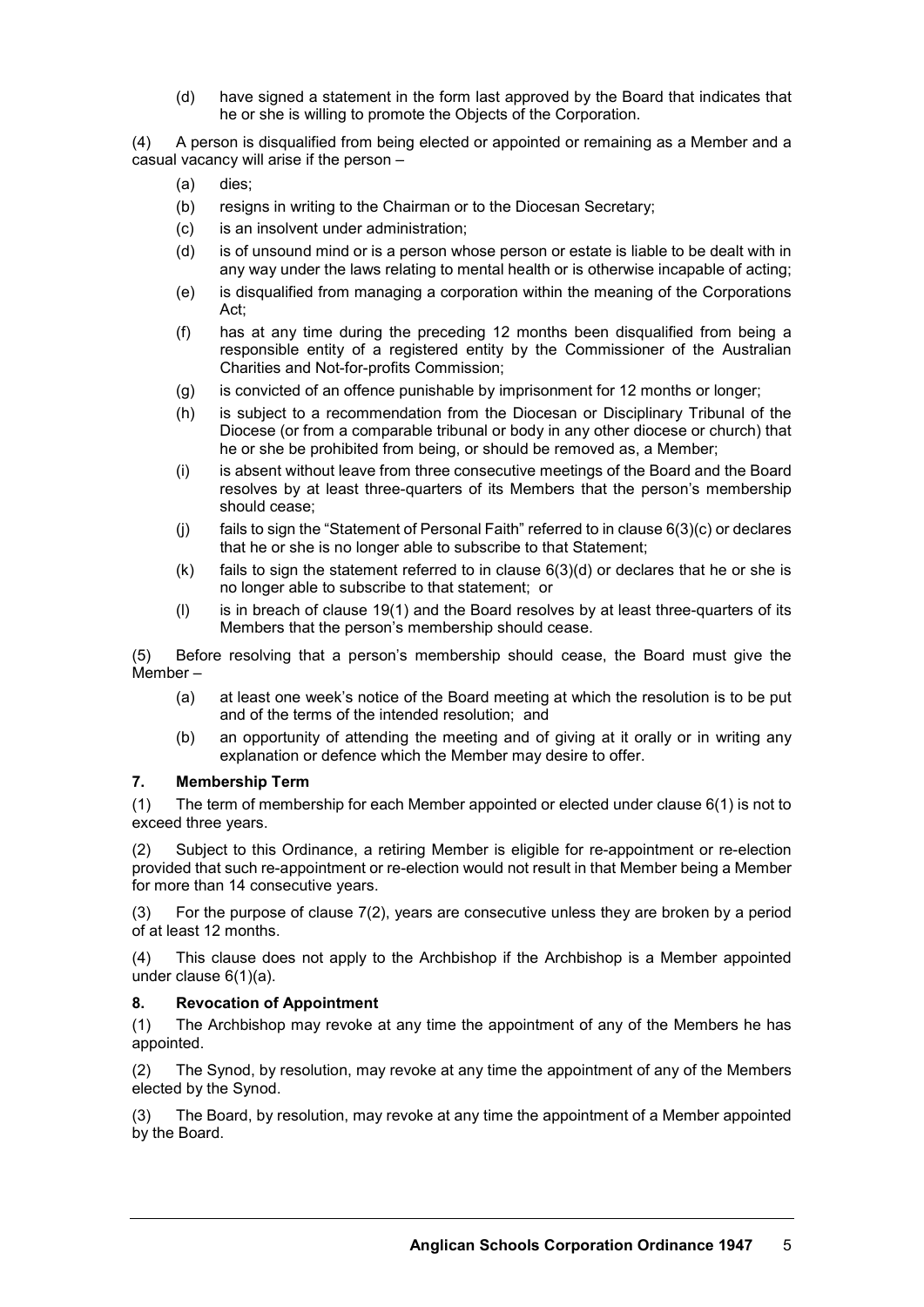## **9. Casual Vacancies**

(1) Casual vacancies arising for Members appointed by the Archbishop may be filled by the Archbishop.

- (2) Casual vacancies arising for Members elected by the Synod may be filled by the Synod.
- (3) Casual vacancies arising for Members appointed by the Board may be filled by the Board.

(4) A person filling a casual vacancy for a Member does so for the remainder of the term of the previous occupant.

## **10. Defect in Appointment**

If it is discovered that –

- (a) there was a defect in the appointment of a person as a Member or as a member of a Board committee; or
- (b) a person appointed to one of those positions was disqualified;

all acts of the Board or the Board committee before the discovery was made are as valid as if the person had been duly appointed and was not disqualified.

#### **11. Chairman and Deputy Chairman**

(1) The Members must elect a Member as Chairman and a Member as Deputy Chairman. If the Chairman or Deputy Chairman ceases to be a Member, that person is taken to have vacated the office of Chairman or Deputy Chairman as the case may be.

(2) The term of office of the Chairman and the Deputy Chairman is not to exceed three years. However, a Member retiring as the Chairman or Deputy Chairman is eligible for re-election to that office.

#### **12. Responsibilities of the Board**

- (1) The responsibilities of the Board include
	- (a) to promote the Objects of the Corporation by ensuring that it and every School and Other Division of the Corporation operates in a manner that –
		- (i) upholds the Corporation's Objects, and
		- (ii) supports the Corporation's Philosophy of Education, and
		- (iii) implements the Corporation's Strategic Plan and Policies; and
	- (b) to encourage every School Council and Principal to develop the individual character of their School in the context of its local environment and in a relationship of interdependence with the Corporation; and
	- (c) to be satisfied that any person appointed by it as the Chief Executive Officer or as a Principal or as an Other Executive Officer is suitably qualified and experienced for the position and is a person of Christian faith and character who attends regularly and is actively involved in a Bible-based Christian Church and who is committed to and capable of furthering allegiance to Jesus Christ as Lord and Saviour

## **13. Employment**

(1) To be eligible for appointment as the Chief Executive Officer or as a Principal or as an Other Executive Officer, a person must –

- (a) be of Christian faith and character;
- (b) attend regularly and be actively involved in a Bible-based Christian Church;
- (c) have signed the "Statement of Personal Faith" set out in the Schedule, being the form of statement of personal faith approved by the Synod; and
- (d) have signed a statement in the form last approved by the Board that indicates that he or she is willing to promote the Objects of the Corporation.

(2) Preference for appointment of all other employees is to be given to those of Christian faith and character and regular church attendance provided that they are suitably qualified and experienced for the position.

(3) All other employees must support the Objects of the Corporation.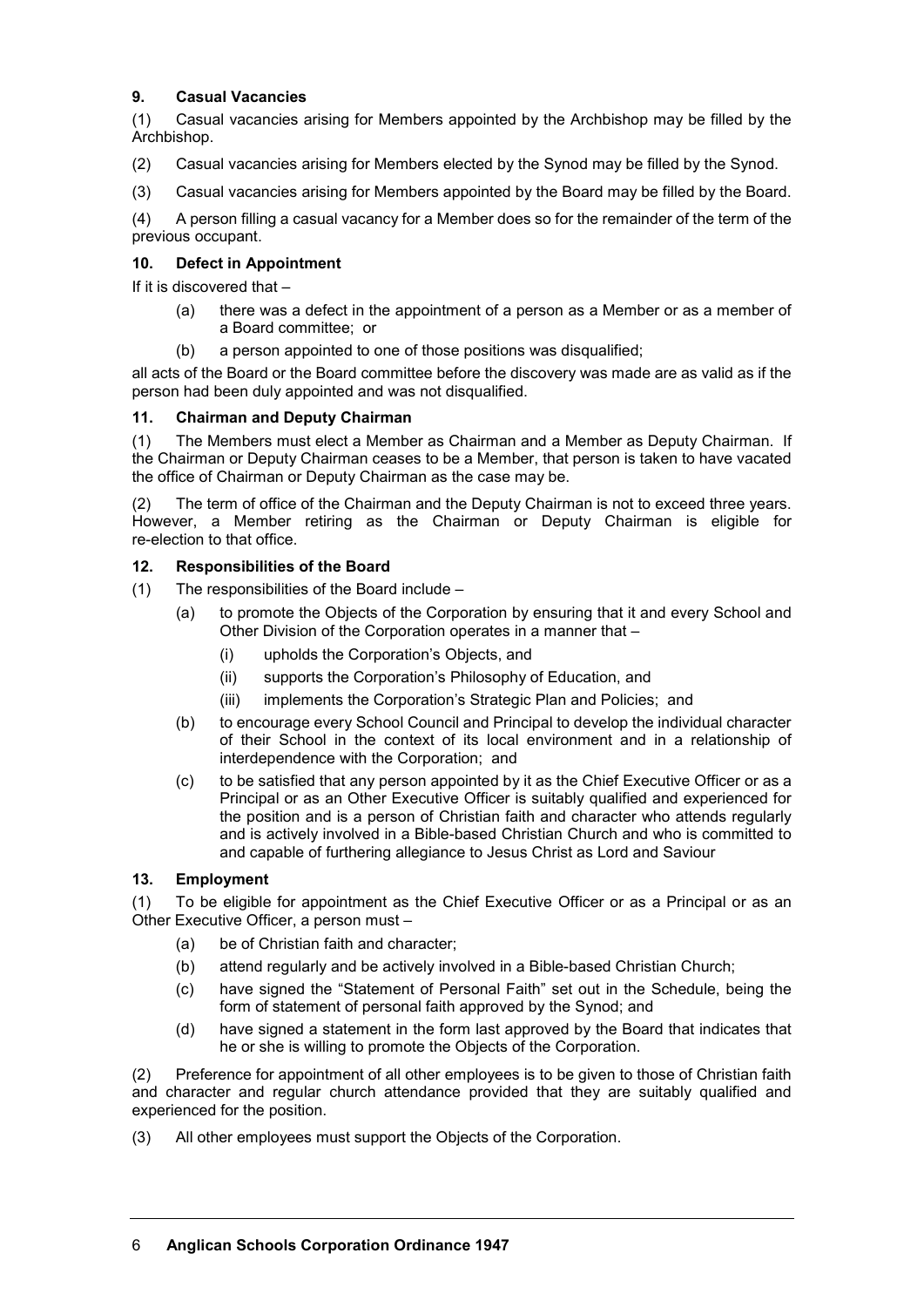(4) Subject to the terms of the relevant employment contract, any employee may have his or her employment terminated for incompetence or misconduct or if his or her conduct or statements are, in the reasonable opinion of the Board or those appointed by the Board to appoint other employees, inconsistent with Christian faith or character or the fundamental declarations and ruling principles of the Anglican Church of Australia as adopted in the Diocese.

# **14. Chief Executive Officer**

(1) The Board may appoint a Chief Executive Officer of the Corporation (who is to report directly to the Board) for such period, for such remuneration and on such terms as the Board may resolve and, subject to those terms and the law, may revoke such appointment.

(2) Prior to the beginning of the selection process for a new Chief Executive Officer, the Chairman is to inform the Archbishop of the process and the Archbishop, or a Regional Bishop nominated by him, is to be invited to be a part of the interview process, and the Archbishop is to be informed of the names on the final list prior to any offer being made for the position.

(3) In leading the Corporation, the Chief Executive Officer is to demonstrate Christian principles through a living faith.

(4) The Chief Executive Officer is responsible to the Board for driving the implementation of the Corporation's Strategic Plan, for the implementation of the policies and decisions of the Board and for the general administration and daily operation of the Corporation.

- (5) The Board may
	- (a) give the Chief Executive Officer powers, discretions and duties;
	- (b) withdraw, suspend or vary any of the powers, discretions and duties given to the Chief Executive Officer; and
	- (c) authorise the Chief Executive Officer to delegate any of the powers, discretions and duties given to the Chief Executive Officer.

(6) The Chief Executive Officer may, within Board policy, employ such people as he or she deems necessary, for such period, for such remuneration and on such terms as the Chief Executive Officer may determine and, subject to those terms and the law, may terminate such employment.

(7) The Chief Executive Officer is the formal channel of communication between the Board and these employees.

#### **15. Proceedings of the Board**

(1) The Board may meet for the dispatch of business, adjourn or otherwise regulate its meetings and proceedings as it may resolve.

(2) The Board may act even if there are vacancies on the Board or if it has had less than the specified number of persons with theological qualifications identified in clause 6(2) appointed to it.

- (3) The Board must meet at least six times each calendar year.
- (4) A meeting of the Board may be convened by
	- (a) the Archbishop; or
	- (b) the Chairman; or
	- (c) any four Members.

(5) The person or persons convening a meeting of the Board must set out or cause to be set out in the notice of meeting the purposes for which the meeting is required.

(6) A Board meeting may be held by the Members communicating with each other by any technological means by which they are able simultaneously to hear each other and to participate in discussion.

(7) The Members need not all be physically present in the same place for a Board meeting to be held.

(8) A Member who participates in a meeting held in accordance with this clause is taken to be present and entitled to vote at the meeting.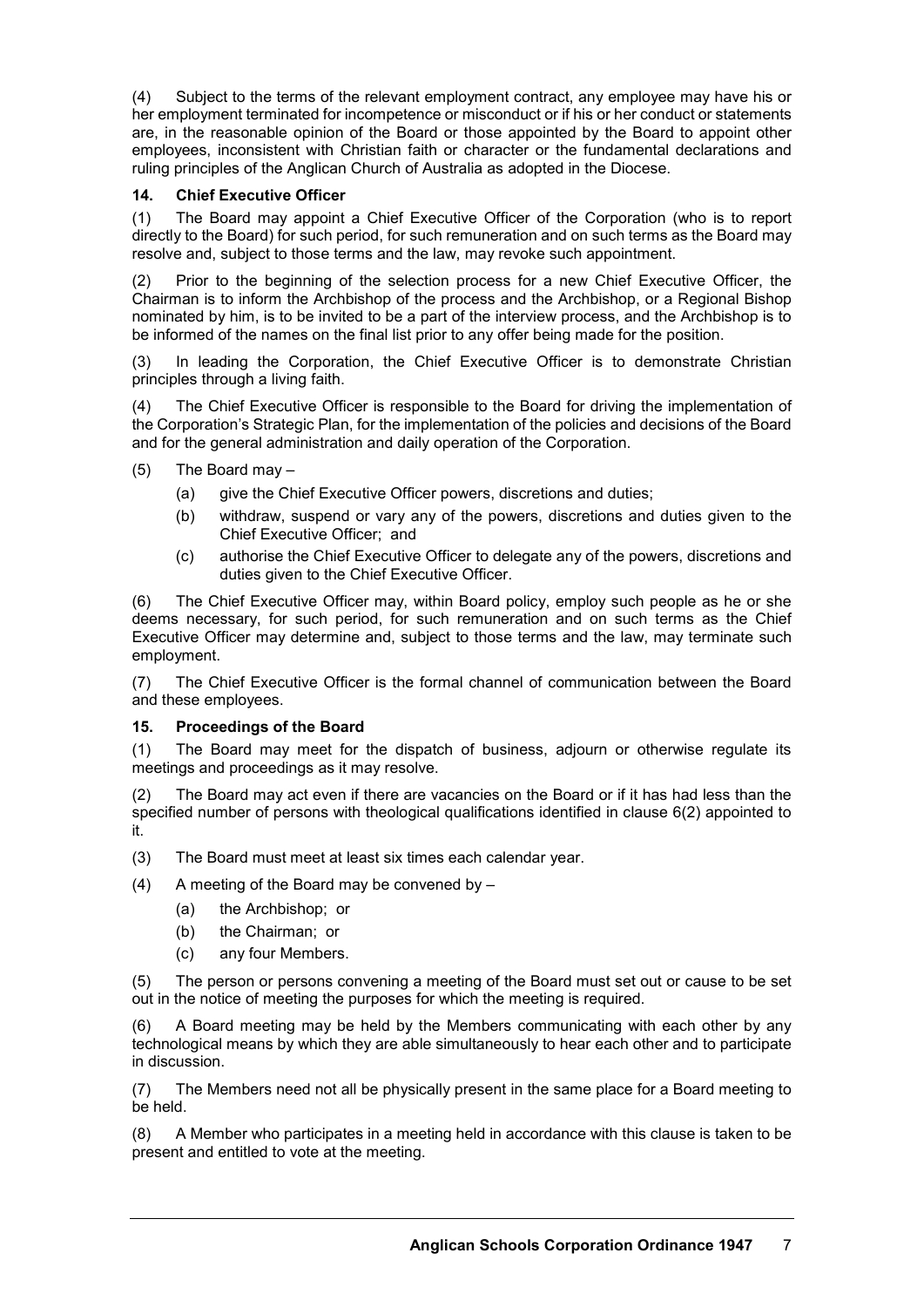(9) The Chief Executive Officer may attend and participate in all meetings of the Board but may not vote. The Chief Executive Officer may be excluded by resolution of the Board.

# **16. Board Quorum**

(1) The quorum necessary for the transaction of the business of the Board is more than 50% of the number of Members (where the number of directors shall be calculated without taking into account any Member who, at the time the transaction of the business, is on leave of absence formally approved by the Board).

## **17. Voting at Meetings of the Board**

(1) Questions arising at a Board meeting are decided by a majority of the votes of the Members present and voting.

## **18. Board Resolutions without a Meeting**

(1) If three-quarters of the Members who are eligible to vote on a resolution (excluding any Member who, at the time the statement is provided or sent, is on leave of absence formally approved by the Board) have signed a document containing a statement that they are in favour of a resolution in terms set out in the document, then a resolution in those terms is taken to have been passed at a Board meeting held on the day on which the document was last signed by a Member.

- (2) For the purposes of clause  $18(1)$ 
	- (a) two or more identical documents, each of which is signed by one or more Members, together constitute one document signed by those Members on the days on which they signed the separate documents; and
	- (b) an electronic message, whether a facsimile, email or otherwise, which is received by the Chief Executive Officer on behalf of the Board and is expressed to have been sent by a Member is to be taken to be a document signed by that Member at the time of its receipt by the Chief Executive Officer.

(3) The minutes of Board meetings must record that a resolution was passed in accordance with this clause.

(4) This clause applies to resolutions without a meeting of Board committees as if all voting members of the committee were Members.

## **19. Material Conflict of Interest**

(1) A Member who has a perceived or actual material conflict of interest in a matter that is to be considered by the Board –

- (a) must disclose that interest to the Board before it is considered by the Board;
- (b) must not vote on the matter or be present while the matter is being considered by the Board; and
- (c) must not be counted in a quorum in relation to that matter.

(2) Clause 19(1) does not apply to an interest that the Member has as a Member in common with the other Members.

(3) Without limiting the situations in which a Member could have a material conflict of interest, a Member has a material conflict of interest in any transaction or proposed transaction under which the Corporation provides or could provide a material financial benefit to the Member or to a related person (being the Member's spouse, children, grandchildren, parents, siblings or spouse of any of them) or to any entity in which the Member or a related person has an interest.

(4) The obligations under this clause do not limit in any way the obligations on Members under the law.

(5) Subject to Clause 16(1) the minimum quorum for consideration at a Board meeting of a matter in which one or more Members have a material conflict of interest is three Members who are entitled to vote on any motion that may be moved at the meeting in relation to that matter.

#### **20. Minutes**

(1) The Board must cause minutes to be made of –

(a) the names of the persons present at all Board meetings and meetings of Board committees;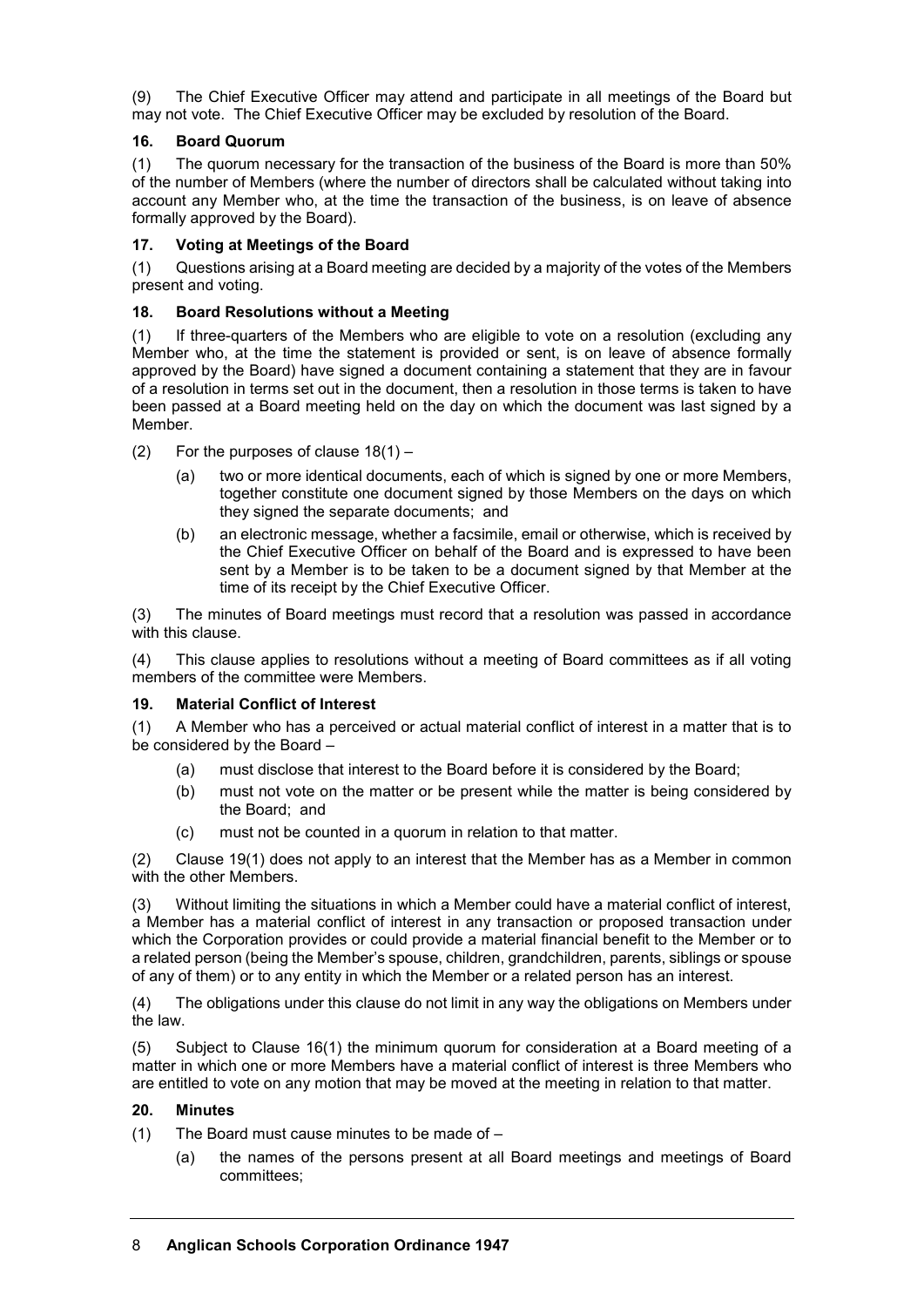- (b) all disclosures of material conflicts of interest made pursuant to clause 19;
- (c) all proceedings of Board meetings and meetings of Board committees;
- (d) all resolutions made by the Board and Board committees; and
- (e) all appointments of officers.

(2) Minutes must, upon a resolution of the Board, be signed by the Chairman or Chair of the meeting and if so signed are conclusive evidence of the matters stated in such minutes.

#### **21. Common Seal and assumptions**

(1) The Board by resolution may authorise any person or persons to do any act or sign or execute any document on behalf of the Corporation.

(2) For the purpose of affixing the common seal of the Corporation, the provisions of Section 7 of the Bodies Corporate Act apply.

(3) The Board must provide for the safe custody of the Common Seal. Subject to the next paragraph, the Seal must not be used without the authority of the Board and must be used in the presence of at least two Members who must sign every document to which the Common Seal is affixed.

(4) Where as a matter of urgency a document is required to be executed under the Common Seal, the Chairman or Deputy Chairman may affix the Seal to that document and sign the document and at the first opportunity he or she must report to the Board the action taken.

(5) A person is entitled to make the assumptions in clauses 21(6) and 21(7) in relation to dealings with the Corporation. The Corporation is not entitled to assert in proceedings in relation to the dealings that any of the assumptions are incorrect.

- (6) A person may assume that
	- (a) a document has been duly executed by the Corporation if the document (including any power of attorney) appears to have been executed in accordance with clause 21(3) or (4);
	- (b) the Corporation's Ordinance has been complied with;
	- (c) the Officers and agents of the Corporation properly perform their duties to the Corporation; and
	- (d) an Officer or agent of the Corporation who has authority to issue a document or a certified copy of a document on its behalf also has authority to warrant that the document is genuine or is a true copy.

(7) The Corporation may maintain a register of Officers and a register of Members and any person may assume that anyone who appears in the register (or a copy of it certified by the Chairman, Chief Executive Officer or the Corporate Secretary) or who is otherwise held out by the Corporation to be an Officer or Member has been duly appointed or elected to that position and, in the case of anyone who so appears or has been so held out as an Officer, has the authority to exercise the powers and perform the duties customarily exercised or performed by a similar officer of a corporation or company similar to the Corporation.

#### **22. Report and Accounts**

- (1) The Corporation must
	- (a) at least once in every year report to the Synod as to its affairs and operations during the year which immediately precedes that year, and
	- (b) provide such other information as to its affairs and operations as the Synod may from time to time request.

(2) The Corporation must comply with the Accounts, Audits and Annual Reports Ordinance 1995.

#### **23. Committees**

(1) The Board may establish committees and may appoint persons who are Members and persons who are not Members as members of the committee. The Board may also at any time abolish a committee that it has previously established.

(2) The Board may delegate any of its powers to committees and may revoke such delegation.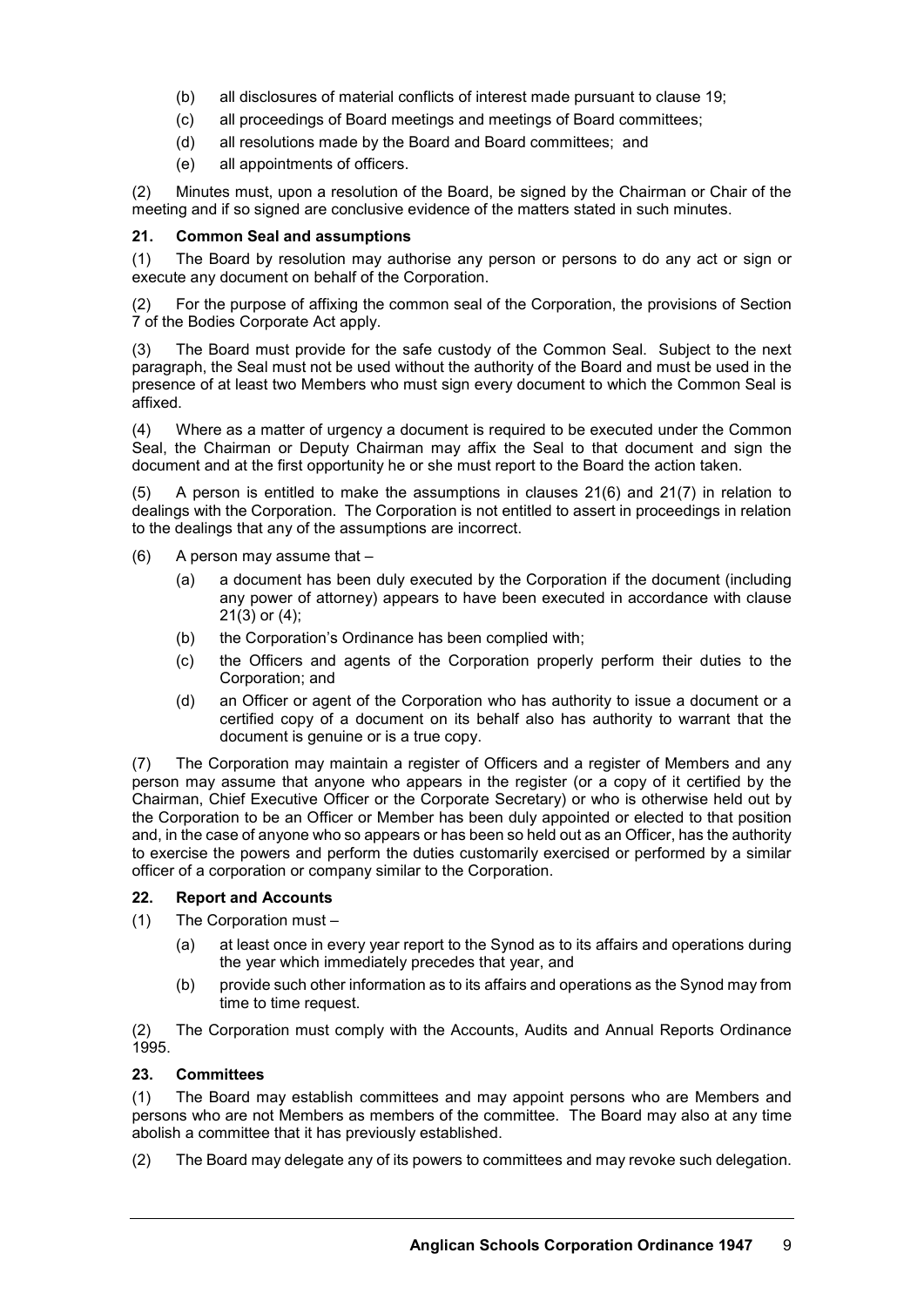(3) In making appointments to a committee, the Board must be satisfied that all persons appointed meet the criteria for appointment as Members found in clause 6(3) and are not disqualified by the application to them of any of the criteria in clause 6(4).

(4) The Board, by resolution, may revoke at any time the appointment of a person to a committee.

(5) A person also ceases to be a member of a committee if the person would have been disqualified under clause 6(4) had the person been a Member.

(6) The meetings and proceedings of any such committee consisting of two or more members are governed by the clauses of this Ordinance for regulating meetings and proceedings so far as the same are applicable. Any committee must also conform to any rules imposed upon it by the Board that are compatible with the relevant clauses in this Ordinance.

#### **24. Schools**

(1) The Corporation may conduct, establish, purchase or otherwise acquire Schools either within the Diocese or elsewhere.

(2) Normally, a School Council is to govern a School.

(3) A School may be operated by a Company. Where this happens, the provisions of this Ordinance dealing with School Councils apply, so far as the same are applicable, to the board of the Company.

#### **25. School Councils**

(1) The Board may establish a School Council to govern the operation of one or more Schools. The Board may also at any time abolish a School Council that it has previously established. A School Council is a committee of the Board.

(2) The Board must notify the Standing Committee –

- (a) whenever it establishes or abolishes a School Council, of that fact; and
- (b) at least once in each calendar year, of the names of the members of each School Council.

(3) Each School Council must report to the Board in such manner and frequency as the Board may resolve.

- (4) Each School Council comprises
	- (a) the Chair, who is appointed by the Board for a term of up to three years and whose term of office expires on 15 December of the appropriate year;
	- (b) at least four and up to nine additional persons, who are appointed by the Board each for a term of up to three years and whose term of office expires on 15 December of the appropriate year; and
	- (c) the Chairman and Deputy Chairman of the Corporation (or another Member as the alternate for either, as determined and appointed by the Chairman and Deputy Chairman respectively for a period with agreed terms and conditions).

(5) At least two of the members of each School Council appointed under clauses 25(4)(a) and (b) should be persons with at least a three year theological degree from Moore Theological College or another college that is endorsed by the Archbishop for the purposes of clause 6(2).

(6) A person may not be appointed a member of a School Council if that person is a spouse, parent, sibling or child of a permanent employee of a School for which that School Council is responsible unless that relationship has been disclosed to the Board before it makes the appointment.

(7) Where the spouse, parent, sibling or child of a member of a School Council becomes a permanent employee of a School for which that School Council is responsible, the member of the School Council must inform the Board which must either confirm the position of that person as a member of that School Council or remove that person from being a member of that School Council.

(8) When the Board abolishes a School Council, all members of that School Council cease to hold office.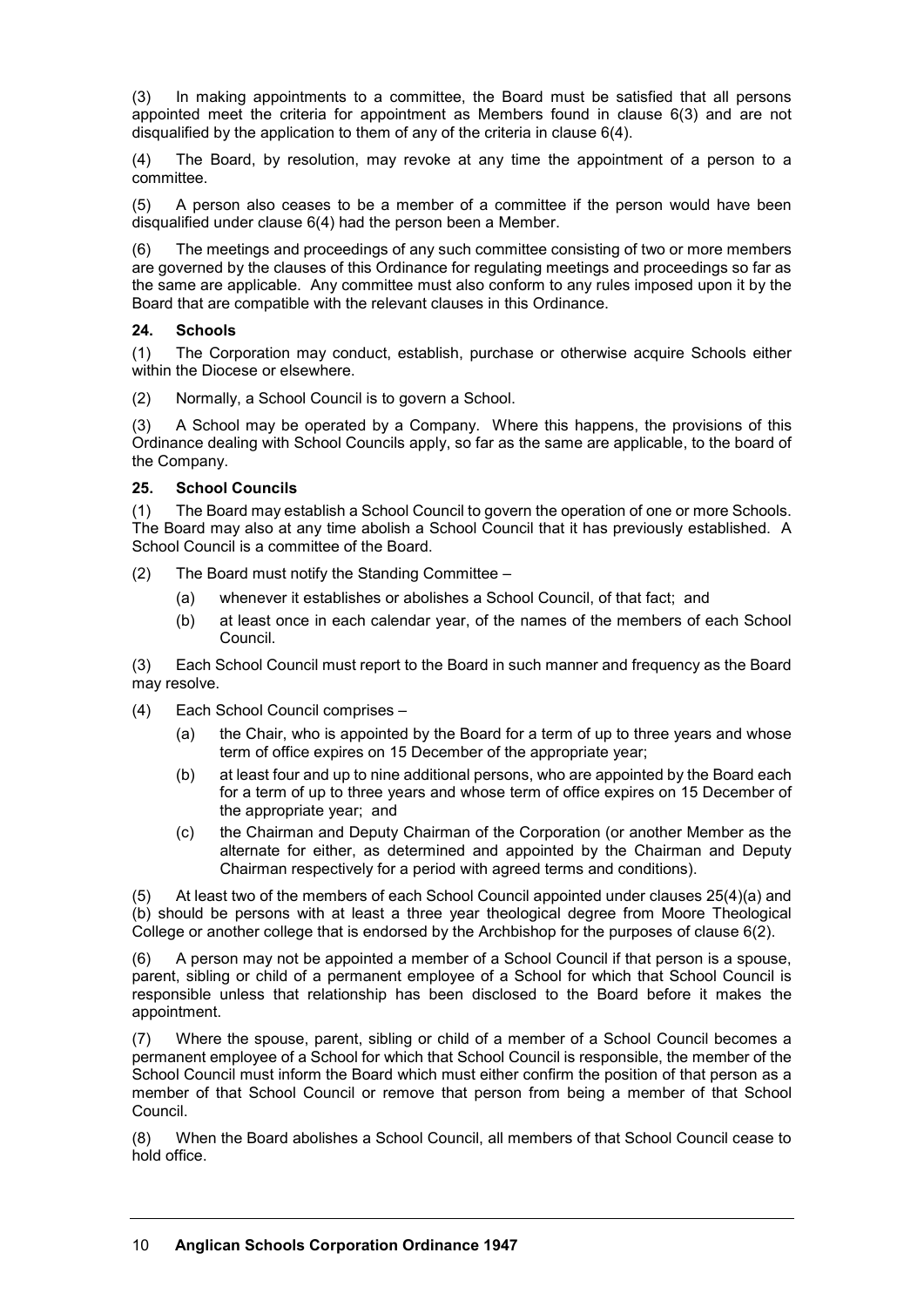(9) The School Council may act even if there are vacancies on the School Council or if it has had less than the specified number of persons with theological qualifications identified in clause 25(5) appointed to it.

# **26. Responsibilities of a School Council**

- (1) The responsibilities of a School Council include
	- (a) to promote the Objects of the Corporation by ensuring that each School for which it has governance responsibility operates in a manner that -
		- (i) upholds the Corporation's Objects,
		- (ii) supports the Corporation's Philosophy of Education, and
		- (iii) implements the School's strategic plan and policies that are consistent with the Corporation's Strategic Plan and Policies; and
	- (b) to develop the individual character of each School for which it has governance responsibility in the context of its local environment and in a relationship of interdependence with the Corporation; and
	- (c) to be satisfied before giving its consent that any person proposed to be appointed by the Board as the Principal of a School for which the School Council has governance responsibility is suitably qualified and experienced for the position and is a person of Christian faith and character who attends regularly and is actively involved in a Bible-based Christian Church and who is committed to and capable of furthering allegiance to Jesus Christ as Lord and Saviour.

# **27. Principals**

(1) The Board may appoint for each School a Principal for such period, for such remuneration and on such terms as the Board may resolve and, subject to those terms and the law, may revoke such appointment.

(2) Prior to the beginning of the selection process for a new Principal, the Chairman is to inform the Archbishop of the process and the Archbishop, or a Regional Bishop nominated by him, is to be invited to be a part of the interview process, and the Archbishop is to be informed of the names on the final list prior to any offer being made for the position.

(3) Each appointment of a Principal requires the consent of the relevant School Council (if one exists) which also has the right of representation on any interview panel.

(4) In leading the School the Principal is to demonstrate Christian principles through a living faith.

(5) The Principal is responsible to the Board through the School Council for the implementation of the School's strategic plan, the implementation of the Board's and the School Council's policies and decisions, and the general administration and daily operation of the School.

- (6) The School Council may, within Board policy
	- (a) give the Principal powers, discretions and duties;
	- (b) withdraw, suspend or vary any of the powers, discretions and duties given to the Principal; and
	- (c) authorise the Principal to delegate any of the powers, discretions and duties given to the Principal.

(7) The Principal may, within Board and School Council policy, employ people at the School for such period, for such remuneration and on such terms as the Principal may determine and, subject to those terms and the law, may terminate such employment.

(8) The Principal is the formal channel of communication between the School Council and the School's employees.

#### **28. Proceedings of School Councils**

(1) Subject to this Ordinance and any policy of the Board, each School Council may meet together for the dispatch of business, adjourn or otherwise regulate its meetings and proceedings as it may resolve.

(2) The School Council itself may elect a Deputy Chair from among the members of the School Council.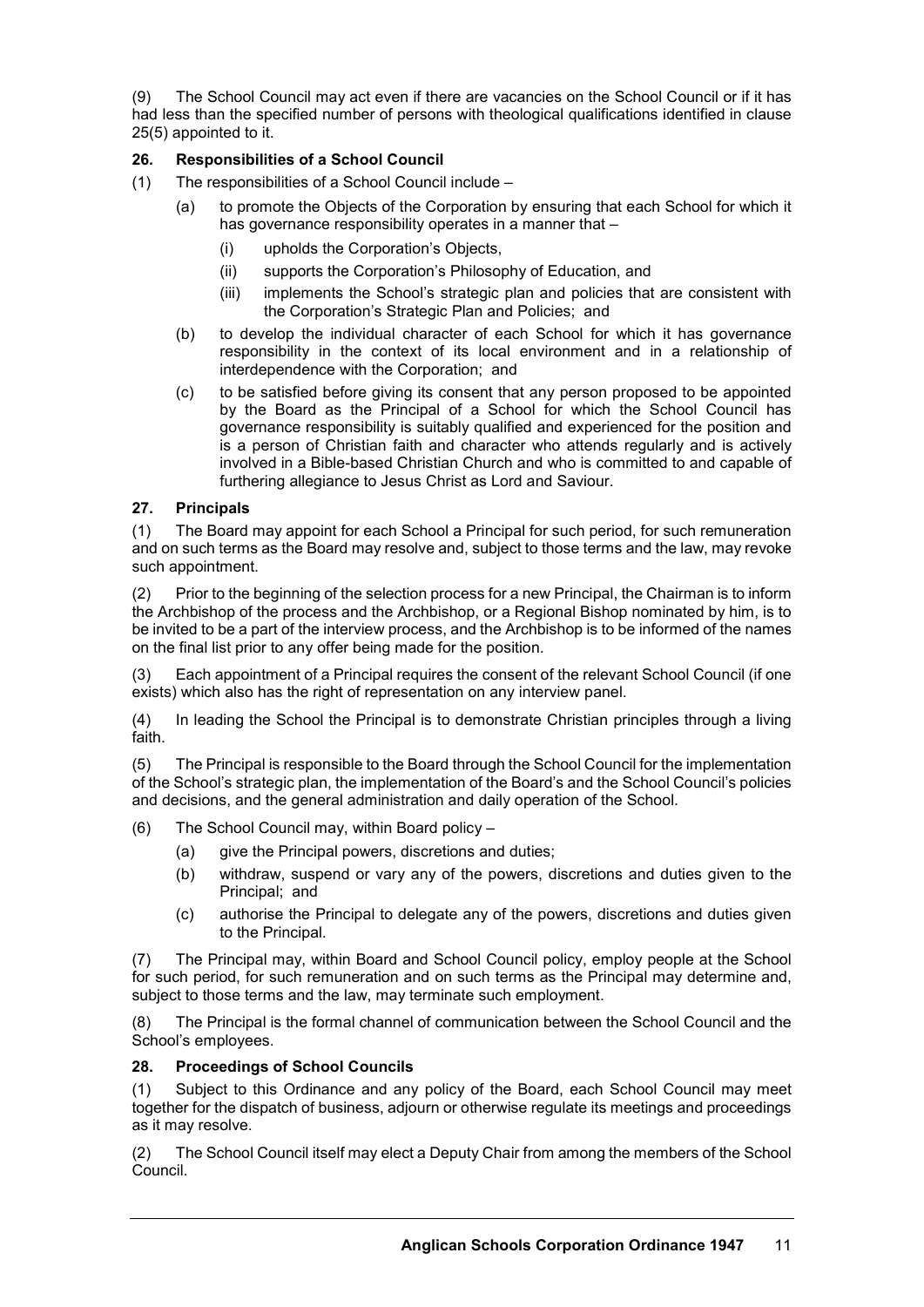- (3) Each School Council must meet at least twice each school term.
- (4) A meeting of a School Council may be convened by
	- (a) the Chairman of the Corporation; or
	- (b) the Chair of the School Council; or
	- (c) any four members of the School Council.

(5) The person or persons convening a meeting of a School Council must set out or cause to be set out in the notice of meeting the purposes for which the meeting is required.

(6) The quorum necessary for the transaction of the business of a School Council is more than 50% of the number of members of the School Council appointed under clauses 25(4)(a) and (b) (excluding any member who, at the time of the transaction of the business, is on leave of absence formally approved by the School Council).

(7) The Principal and the Chief Executive Officer may attend and participate in all meetings of a School Council but may not vote. The Chief Executive Officer may appoint a representative to attend on his or her behalf. The Principal or the Chief Executive Officer's representative may be excluded by resolution of the School Council.

#### **29. Other Divisions**

(1) The Board may establish one or more Other Divisions of the Corporation, the operation of which may be overseen by a committee of the Board. The Board may also at any time abolish such a committee. When the Board abolishes such a committee, all members of that committee cease to hold office.

(2) Each committee that oversees an Other Division must report to the Board in such manner and frequency as the Board may resolve.

(3) The primary responsibility of an Other Division is to assist in the promotion of the Objects of the Corporation.

(4) Subject to this Ordinance and any policy of the Board, each committee overseeing an Other Division may meet together for the dispatch of business, adjourn or otherwise regulate its meetings and proceedings as it may resolve.

An Other Division may be operated by a Company. Where this happens, the provisions of this Ordinance dealing with committees of the Board apply, so far as the same are applicable, to the board of the Company.

#### **30. Other Executive Officers**

(1) The Board may appoint for each Other Division an Other Executive Officer for such period, for such remuneration and on such terms as the Board may resolve and, subject to those terms and the law, may revoke such appointment.

(2) In leading the Other Division an Other Executive Officer is to demonstrate Christian principles through a living faith.

(3) The Other Executive Officer is responsible to the Board through the committee overseeing the Other Division for the implementation of the Other Division's strategic plan, the implementation of the Board's and the committee's policies and decisions and for the general administration and daily operation of the Other Division.

(4) An Other Executive Officer may, within Board policy, employ such people as he or she deems necessary in the Other Division on such terms as the Other Executive Officer may determine and, subject to those terms and the law, may terminate such employment.

(5) The Other Executive Officer and the Chief Executive Officer may attend and participate in all meetings of the committee overseeing an Other Division but may not vote. The Chief Executive Officer may appoint a representative to attend on his or her behalf. The Other Executive Officer or the Chief Executive Officer's representative may be excluded by resolution of the committee overseeing the Other Division.

#### **31. Dispute Resolution**

*This Ordinance provides for a biblically based dispute resolution procedure which is aimed at achieving reconciliation between people in dispute and which is to be used to resolve a dispute (Dispute) between Members, members of School Councils, Principals, the Chief Executive Officer*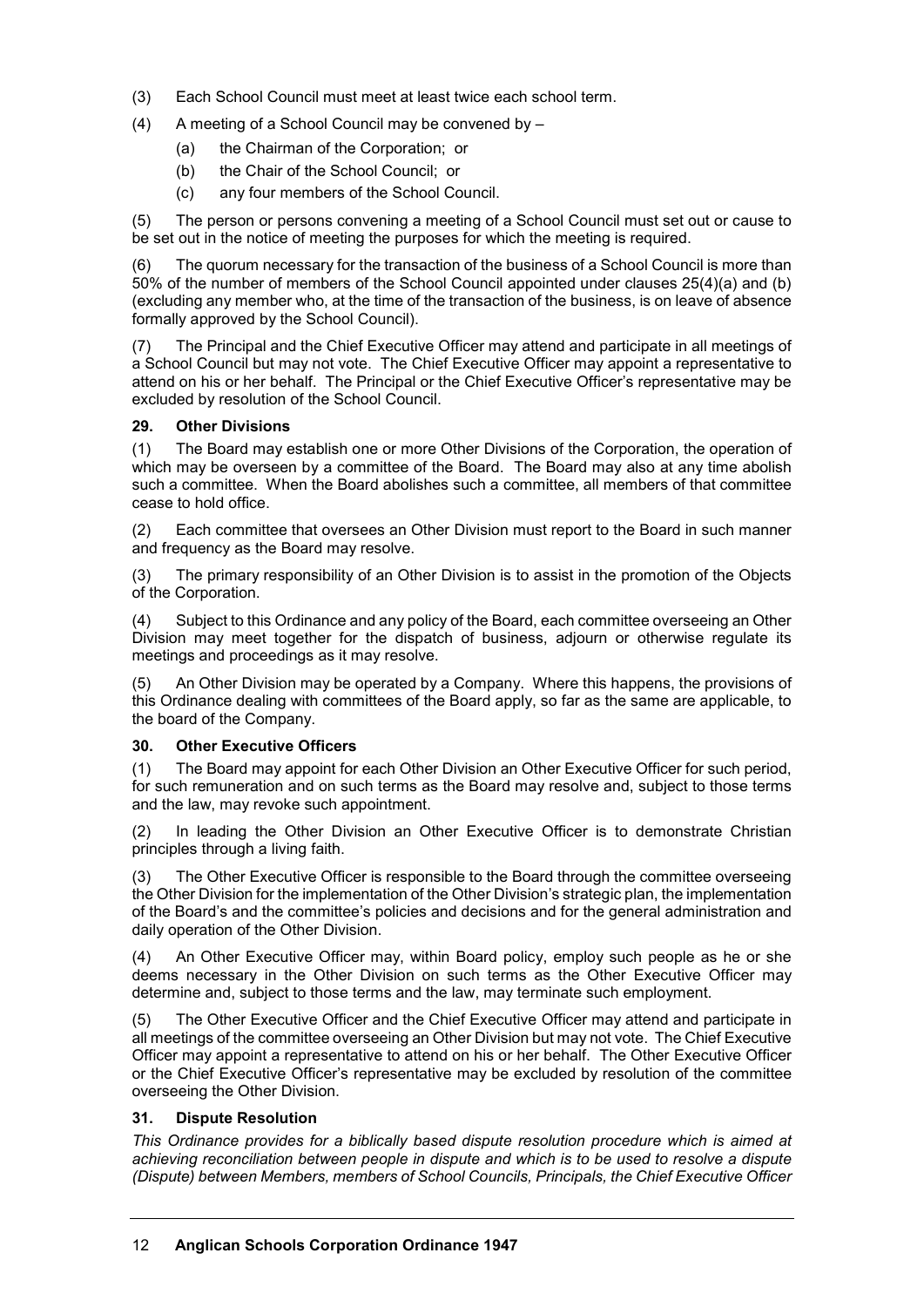*and Other Executive Officers or any of them. It is based on the belief that the Bible commands Christians to make every effort to live at peace and to resolve disputes with each other in private or within the Christian community (see Matthew 18:15-20; 1 Corinthians 6:1-8), conscious of the impact that conflict between Members, members of School Councils, Principals, the Chief Executive Officer and Executive Officers or any of them may have upon the Corporation and the community of its Schools.*

- (1) The Dispute Resolution procedure is as follows
	- (a) The parties to the dispute must promptly attempt a resolution of the Dispute by discussing the Dispute and seeking to reach a resolution by negotiation that seeks to address both the substantive issues and relational elements of the Dispute. This process may involve one or more meetings. With the consent of the parties to the Dispute, the Chairman or the Chair of a School Council or the Chief Executive Officer may be asked by one of the parties to facilitate those discussions.
	- (b) If in the opinion of any party to the Dispute, the Dispute cannot be resolved by negotiation, the dispute must be promptly submitted to mediation. This means that the party forming the opinion that the Dispute cannot be resolved by negotiation must within 24 hours of forming that opinion initiate the procedure by giving the other party or parties written notice stating that the Mediation Rules now apply. The notice must also state that a Dispute has arisen and identify what is disputed.
	- (c) All parties must participate in the mediation process in good faith, in the sense of genuinely seeking to constructively address the various dimensions of the Dispute. Where mediation is initiated by a party, the parties must seek to agree between them a suitable mediator to use a biblically based Christian mediation process. If within 48 hours of the notice in the previous paragraph being given the parties cannot agree on the selection of a mediator to be used, the parties must accept the nomination of the Archbishop or his nominee. Any party may ask the Archbishop to nominate a mediator.
	- (d) All parties must observe the instructions of the mediator about the conduct of the mediation and must sign a Mediation Agreement with the mediator.
	- (e) A party to the Dispute must not commence any form of legal proceedings unless this dispute resolution procedure has been followed without a mutually satisfactory conclusion having been reached.

#### **32. Liabilities**

(1) The Corporation is solely responsible for all liabilities incurred by it or on its behalf other than a liability incurred by or on behalf of the Corporation where another person or entity (a "Guarantor") has agreed to guarantee, that liability, and other than a liability incurred by another person or entity (a "Principal Debtor") which the Corporation (whether alone or otherwise) has agreed to guarantee. In any such case, both the Corporation and that Principal Debtor or Guarantor will be responsible for that liability together with any other person or entity (a "Co-Guarantor") which has agreed to guarantee that liability.

(2) The Corporation, its Members, a School Council and the members of a School Council must not represent to any person or corporation that the Archbishop of Sydney or the Synod or the Standing Committee of the Synod or any person or persons or any other corporate body or corporation holding church trust property for the Anglican Church of Australia in the Diocese or any other corporate body constituted by or pursuant to the Bodies Corporate Act (each a Diocesan Body) (other than the Corporation and any Principal Debtor, Guarantor and Co-Guarantor as contemplated by clause 32(1)) will or may meet or discharge all or any part of the liability or liabilities which have been or may or will be incurred wholly or partly by or on behalf of the Corporation.

(3) The Corporation must not execute or deliver in favour of any person or entity and does not have power to execute or deliver in favour of any person or entity any Security or Guarantee under the terms of which the Corporation represents to the relevant person or entity that any Diocesan Body (other than the Corporation and any Principal Debtor, Guarantor and Co-Guarantor as contemplated by clause 32(1)) will or may meet or discharge all or any part of the liability or liabilities of the Corporation which are the subject of that Security Interest or Guarantee.

(4) Clause 35 does not adversely affect the right of any person or entity to recover any liabilities which have been or may or will be incurred by or on behalf of the Corporation.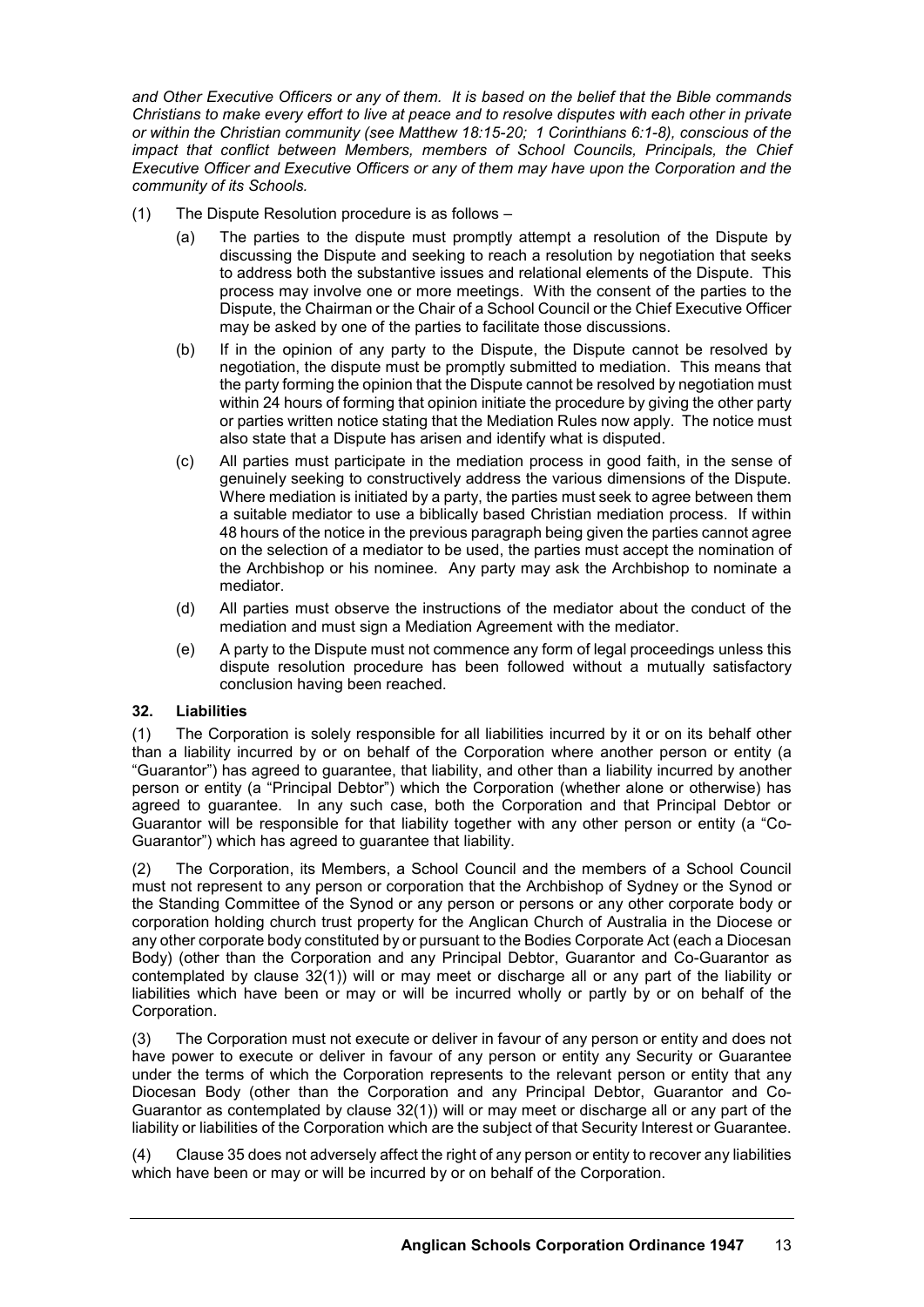## **33. Confidentiality Obligations**

(1) Every Member, every School Council member, every member of a Board or School Council committee, the Chief Executive Officer, every Principal and every Other Executive Officer must keep confidential all aspects of all transactions of the Corporation, except –

- (a) to the extent necessary to enable the person to perform his or her duties to the Corporation, School, committee or other entity;
- (b) as required by law;
- (c) when requested to disclose information by the Board to the Board, the Auditor or the Synod;
- (d) as otherwise permitted by the Board.

## **34. Indemnity**

(1) Each Member is, to the maximum extent permitted by law, indemnified out of the property of the Corporation against any liability the Member may incur to another person as such a Member, except to the extent the liability is either of the following –

- (a) a liability owed to the Corporation or a Company;
- (b) a liability that is owed to someone other than the Corporation or a Company and did not arise out of conduct in good faith.

This clause does not apply to a liability for legal costs.

(2) Each Member is, to the maximum extent permitted by law, indemnified out of the property of the Corporation against any liability for legal costs the Member may incur as such a Member, except to the extent the liability is a liability for legal costs incurred in defending an action for a liability incurred as such a Member and the costs are incurred –

- (a) in defending or resisting proceedings in which the person is found to have a liability for which he or she could not be indemnified under clause 34(1);
- (b) in defending or resisting criminal proceedings in which the Member is found guilty;
- (c) in defending or resisting proceedings brought by a liquidator for a court order if the grounds for making the order are found by the court to have been established; or
- (d) in connection with proceedings for relief to the Member in which the court denies the relief.

Paragraph (c) does not apply to costs incurred in responding to actions taken by a liquidator as part of an investigation before commencing proceedings for the court order.

(3) For the purposes of the previous clause, the outcome of proceedings is the outcome of the proceedings and any appeal in relation to the proceedings.

(4) Clause 34(1) and clause 34(2) are separate and independent indemnities and one is not to be read down by reference to the other.

(5) The Corporation may pay a premium in respect of a contract insuring a person who is or has been a Member against a liability incurred by the person as a Member provided the premium is not for a contract insuring the Member against a liability (other than one for legal costs) arising out of –

- (a) conduct by the Member involving a wilful breach of duty in relation to the Corporation; or
- (b) the Member improperly using his or her position or improperly using information obtained as a Member to –
	- (i) gain an advantage for himself or herself or someone else; or
	- (ii) cause detriment to the Corporation.
- $(6)$  In this clause
	- (a) Member includes a Member of the Corporation, a member of any Board committee, a director of a Company, a member of a School Council and a member of a School Council committee;
	- (b) Corporation includes the Board, a Board committee, a Company, a School Council and School Council committee.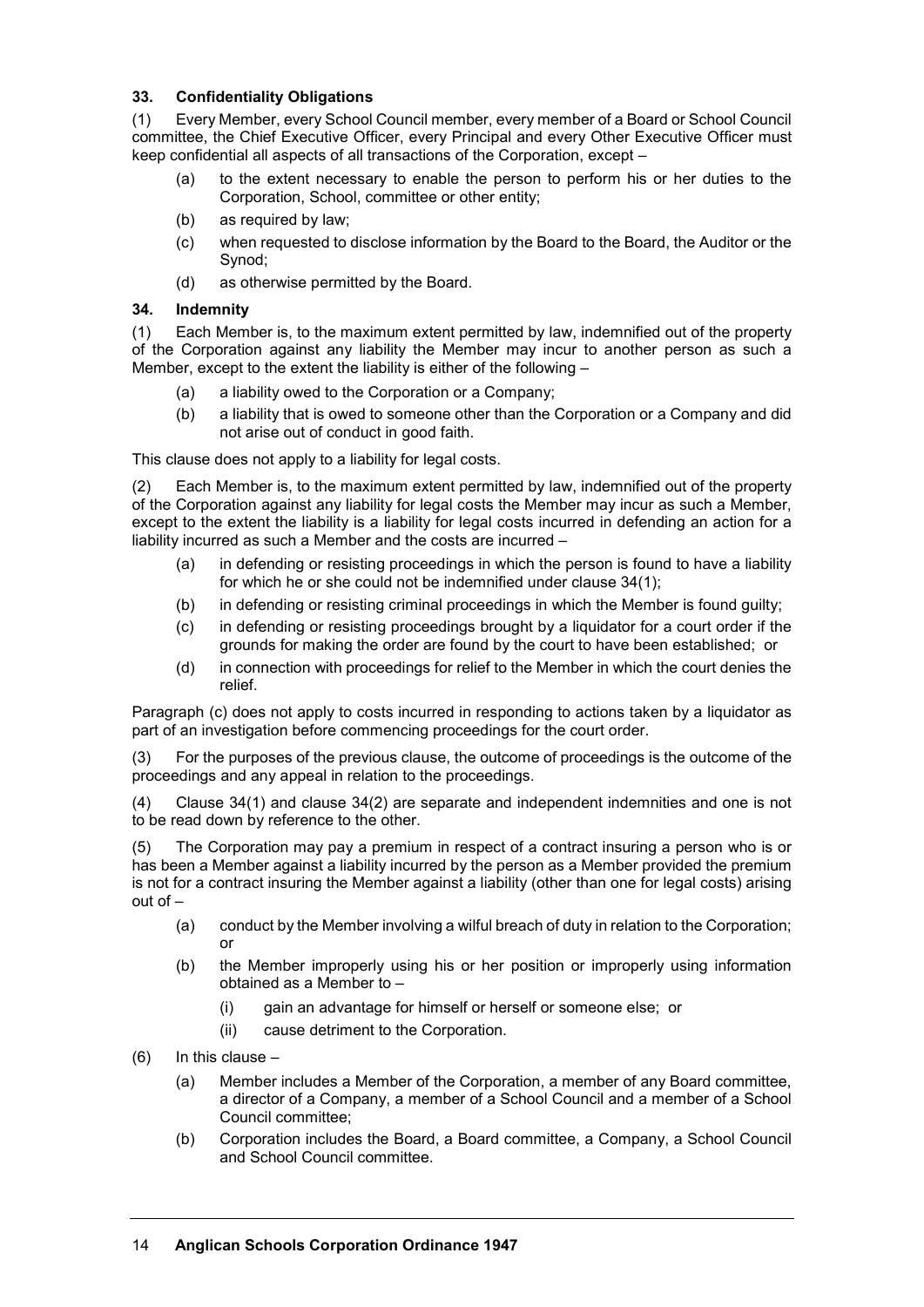#### **35. Income and Property**

(1) The Corporation's income and property is to be applied solely towards the promotion of the Corporation's Objects. No part of the Corporation's income and property may be paid or transferred directly or indirectly by way of dividend, bonus or otherwise by way of profit to the Members. However, this clause does not prevent –

- (a) the payment in good faith of remuneration to any employee of the Corporation or to any Member or other person in return for any services actually rendered to the Corporation;
- (b) the payment to a Member of out-of-pocket expenses incurred in carrying out the duties of a Member where the payments do not exceed an amount previously approved by the Board;
- (c) the payment to a Member for any service rendered to the Corporation in a professional or technical capacity where –
	- (i) the provision of that service has the prior approval of the Board; and
	- (ii) the amount payable is approved by a resolution of the Board and is on reasonable commercial terms;
- (d) the payment to a Member as an employee of the Corporation where the terms of employment have been approved by a resolution of the Board;
- (e) the payment to Members of interest on any money borrowed from such Members for the purpose of the Corporation at a rate not exceeding the lowest rate paid for the time being by the Corporation's principal bank in New South Wales in respect of term deposits of \$50,000.00 for six months;
- (f) the payment to Members of reasonable market rent for premises leased by any Member to the Corporation.

## **36. Winding Up**

(1) If, on the Corporation's winding up or dissolution, there remains after satisfaction of all its liabilities any property, such property must not be distributed among the Members but must be given to the Anglican Church Property Trust Diocese of Sydney to be held on trust for the educational purposes of the Diocese of Sydney in the Anglican Church of Australia but, if the Diocese does not exist at that time, to some other similar institution or institutions, provided such other institution or institutions –

- (a) have objects similar to the Corporation's objects; and
- (b) prohibit the distribution of income and property among its or their members to an extent at least as great as is imposed on the Corporation; and
- (c) have been endorsed by the Australian Commissioner of Taxation as exempt from income tax.

(2) Such institution or institutions are to be determined by the members of the Corporation at or before the time of dissolution and, in default, by the Chief Judge in Equity of the Supreme Court of New South Wales or such other Judge of that Court or any other Court as may have or acquire jurisdiction in the matter.

(3) If effect cannot be given to this provision, then such property must be given to some charitable object which prohibits the payment of any income or property to its members.

## **37. Parish Property**

No property of the Corporation is, or may be, held for the sole benefit of any parish of the Diocese and if any such property is to be acquired and held it may not be acquired or held without an ordinance which authorises the acquisition and the holding of that property.

#### **Schedule**

#### **Statement of personal faith**

1. I believe and hold to the truth of the Christian faith as set forth in the Nicene Creed, as well as the Apostles' Creed as set out below –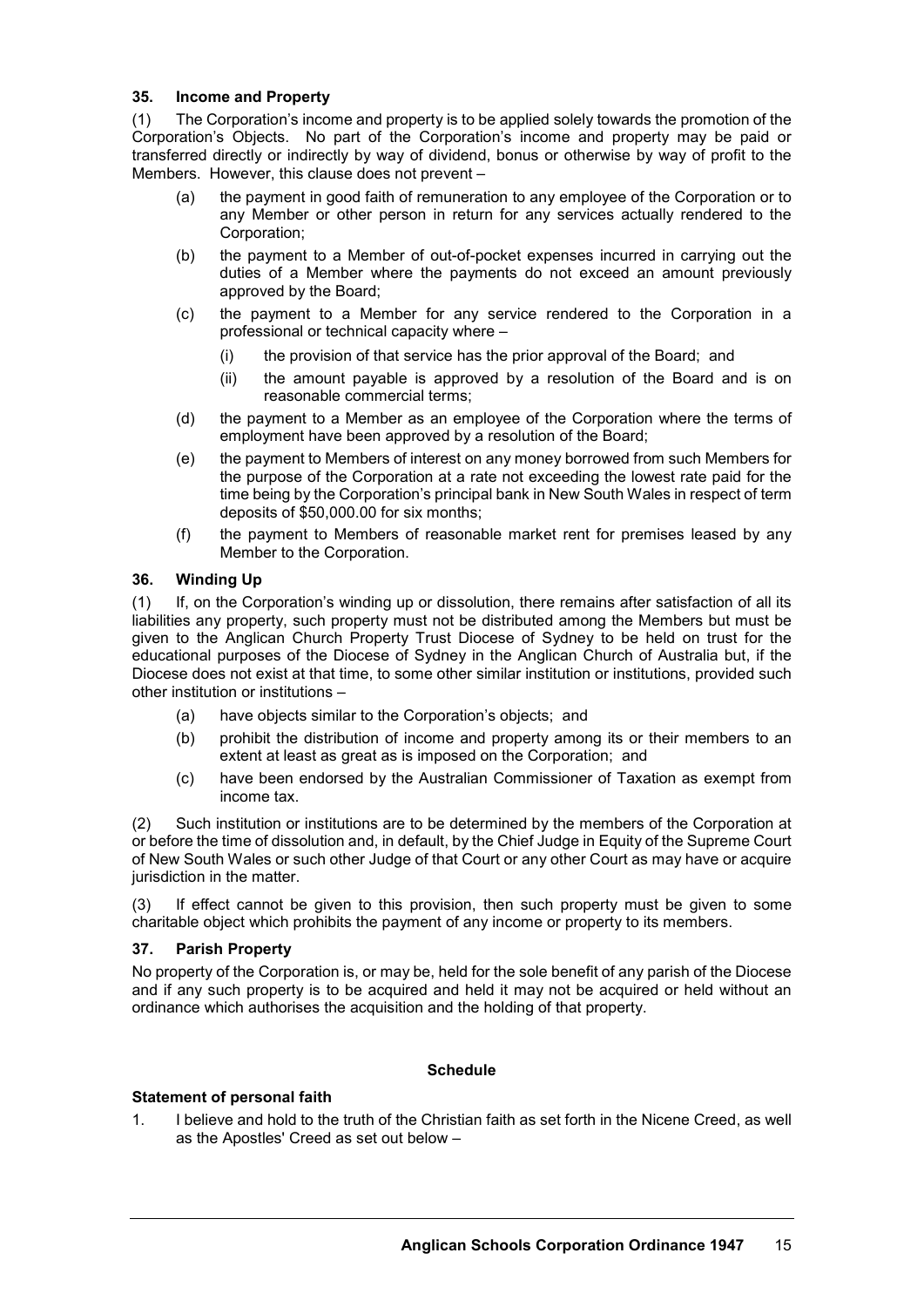*I believe in God, the Father Almighty, maker of heaven and earth; and in Jesus Christ, his only Son our Lord, who was conceived by the Holy Spirit, born of the virgin Mary, suffered under Pontius Pilate, was crucified, dead, and buried.*

*He descended into hell. The third day he rose again from the dead He ascended into heaven, and is seated at the right hand of God the Father almighty; from there he shall come to judge the living and the dead.*

*I believe in the Holy Spirit; the holy catholic church; the communion of saints; the forgiveness of sins; the resurrection of the body, and the life everlasting.*

- 2. In particular I believe
	- (a) that God's word written, the canonical Scriptures of the Old and New Testaments, is the supreme authority in all matters of faith and conduct;
	- (b) that there is only one way to be reconciled to God which is through his Son, Jesus Christ, who died for our sins and was raised for our justification; and
	- (c) that we are justified before God by faith only.
- 3. I shall endeavour to fulfil my duties as a Member/the Chief Executive Officer [*delete whichever is not applicable*] of the Anglican Schools Corporation in accordance with its Christian ethos and its constituting ordinance.
- 4. I agree that my continuance as a Member/the Chief Executive Officer [*delete whichever is not applicable*] of the Anglican Schools Corporation is dependent upon my continuing agreement with this statement and I undertake to resign if this ceases to be the case.

**Signature** 

Full name (in block letters) Date:

\_\_\_\_\_\_\_\_\_\_\_\_\_\_\_\_\_\_\_\_\_\_\_\_\_\_\_\_\_\_\_

\_\_\_\_\_\_\_\_\_\_\_\_\_\_\_\_\_\_\_\_\_\_\_\_\_\_\_\_\_\_\_

#### **Notes**

Pursuant to the Anglican Church of Australia (Bodies Corporate) Act 1938 the Corporation was incorporated under the name "The Council for the Promotion of Sydney Church of England Diocesan Schools" by Order published in the Government Gazette on 2 April 1965. By Ordinance No 42 of 1982 the name of the Corporation was changed to "The Council for the Promotion of Sydney Anglican Diocesan Schools". By Ordinance No 15 of 1990 the name of the Council was further changed to "Sydney Anglican Schools Corporation". By Ordinance No 38 of 2015 the name of the Council was further changed to "Anglican Schools Corporation".

#### **Table of Amendments**

The content of the Ordinance was substituted completely by Ordinance No 51, 2013.